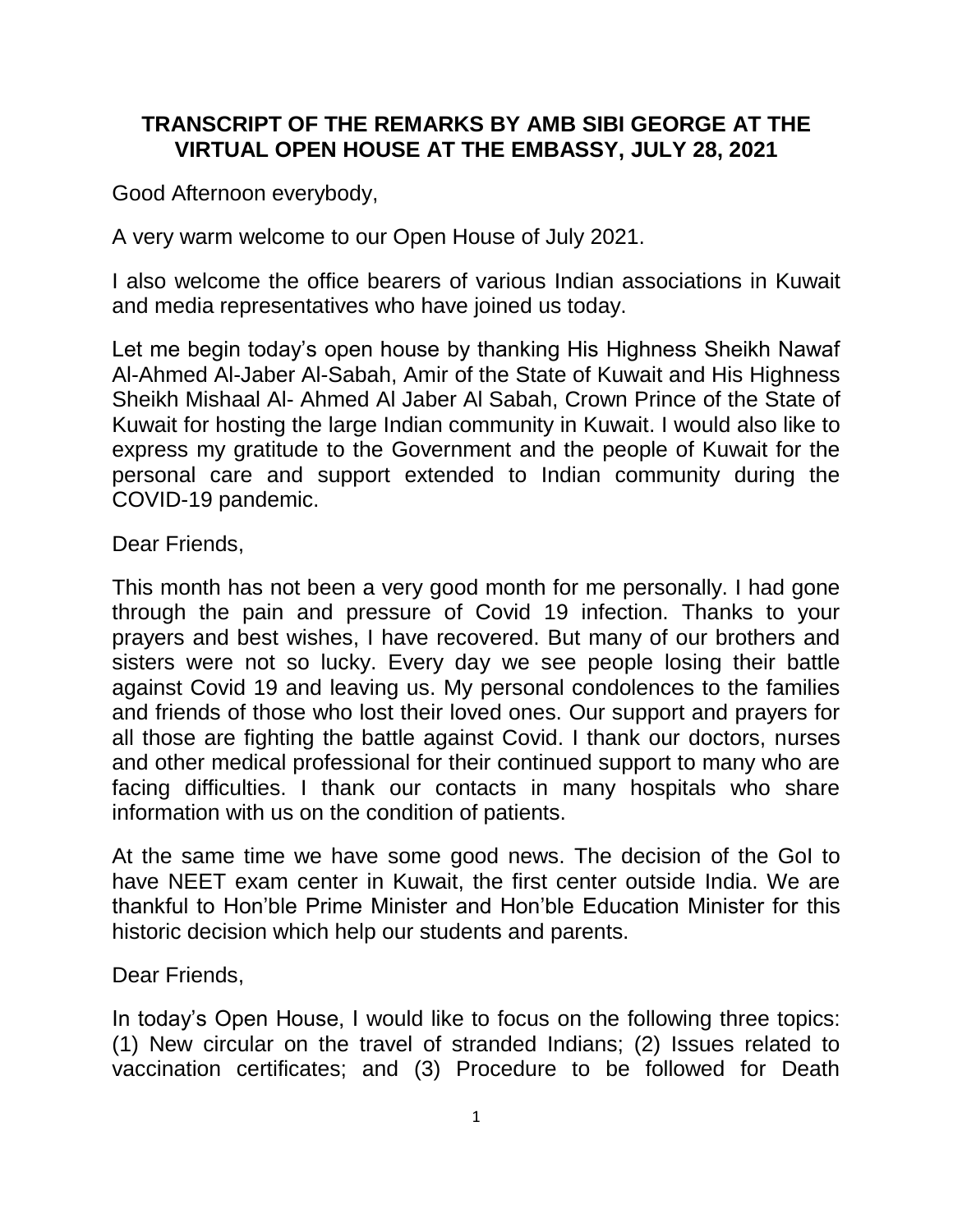Registration; and (4) Assistance from ICWF. I would like to be brief in my remarks and focus more on the presentations we have planned on each of these topics today. I would also like to spend more time by taking questions during the interactive session.

On the easing of travel restrictions, we have seen the circular issued by DGCA yesterday. It is a welcome decision, as it allows entry of stranded Indians to Kuwait. I am getting several queries on this, whether direct travel to Kuwait from India is allowed, what is the position on quarantine, what is the likely airfare? and so on. We are in touch with DGCA, Ministry of Foreign Affairs and Ministry of Health on each of the issues involved. DGCA said that it is not a direct entry, but through third country, but without 14 days in third countries. It is also clarified that those doing PCR test on arrival need not go to quarantine after their PCR results are found to be negative. We are getting some more clarifications, and we will keep you updated as we get more clarifications. My recommendation is that we may wait for a few more days to get a clarity on the matter before booking tickets.

On the issue of vaccination certificates, we have issued a press release clarifying that as per Kuwaiti Health Ministry officials, Covishield is an approved vaccine as it is same as Astra Zeneca, and no one, no one who holds a certificate of Astra Zeneca will face difficulties on return. We will do a detailed presentation on the various portals for obtaining travel clearance. There is an issue related to QR code which has been brought to my attention. I have raised it with the concerned authorities in India and in Kuwait. There is also the issue of many cases getting rejected due to invalid residence permits and Civil IDs.

In view of the evolving situation, we have converted our team handling WhatsApp numbers and our 24x7 helpline numbers, as 'Rapid Response Team' for answering your queries on travel guidelines and vaccination certification registration. We keep updating the officers concerned on the new guidelines. In case anyone get stuck at airports for any reason, they may contact the 'Rapid Response Team' for assistance. Let me assure you we will extend all support.

I have an update on the assistance to the families of the Domestic workers with low salary who passed away due to Covid infection. The Indian Community Support Group (ICSG) has offered to send Rs one lakh each to